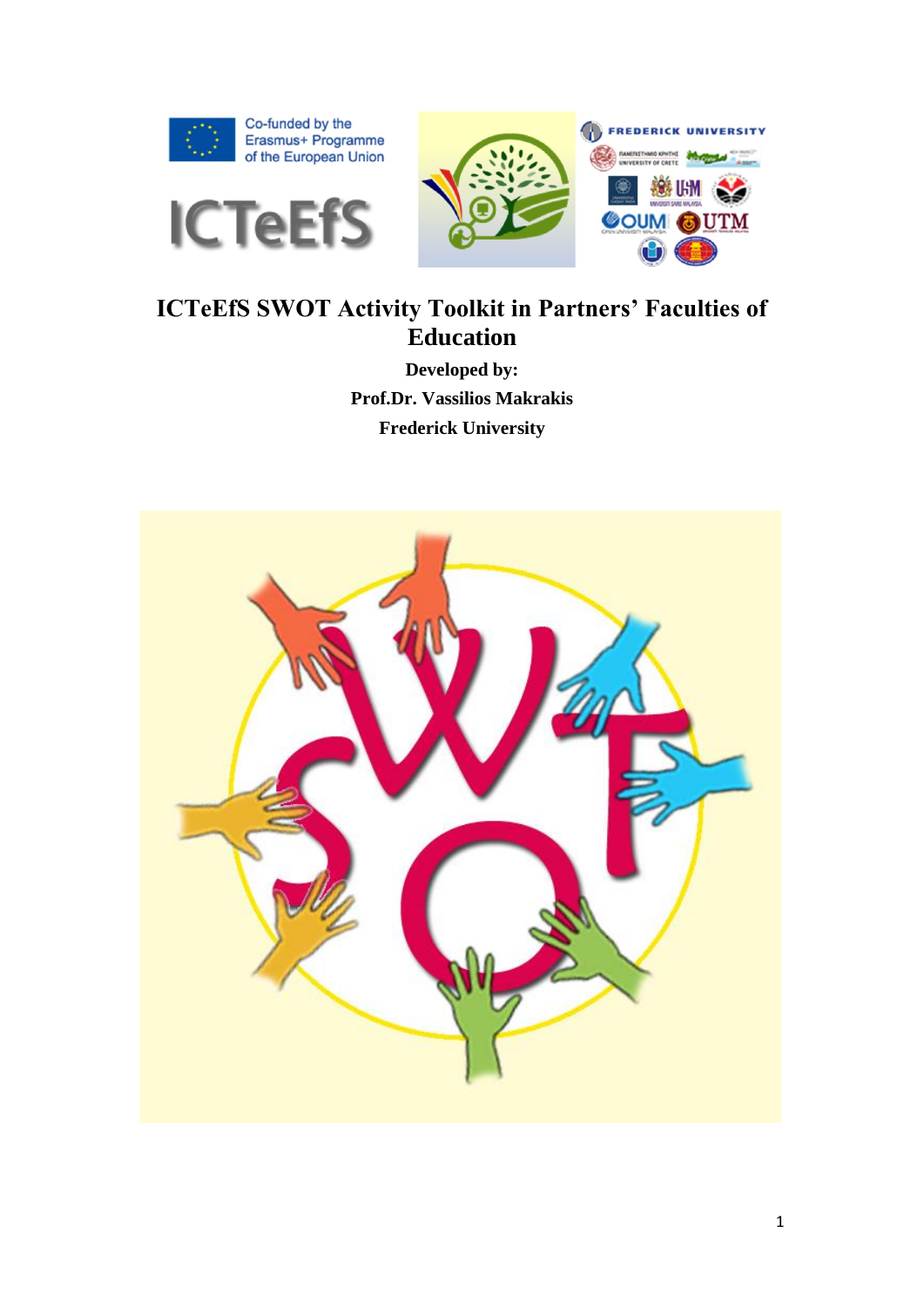#### **Contents**

## **1. What Is SWOT Analysis?**

SWOT analysis is a classic strategic planning tool that often forms a useful complement to a stakeholder developed by Albert Humphrey at Stanford University in the 1960s. SWOT is an acronym for Strengths, Weaknesses, Opportunities, and Threats depicted graphically with the following matrix or grid. The four headings that constitute SWOT provide a framework for organizations to identify strengths, mitigate weaknesses, seize opportunities, and avoid threats. Strengths and Weaknesses are **internal** SWOT factors while Opportunities and Threats are **external** SWOT factors. Strengths and Opportunities are **positive** factors, while Weaknesses and Threats are **negative** factors.

|                                                                | <b>POSITIVE/HELPFUL</b><br>to achieving the goal                                                                                                      | <b>NEGATIVE/HARMFUL</b><br>to achieving the goal                                                                                                     |
|----------------------------------------------------------------|-------------------------------------------------------------------------------------------------------------------------------------------------------|------------------------------------------------------------------------------------------------------------------------------------------------------|
| <b>INTERNAL Origin</b><br>facts/factors of the<br>organization | <b>Strengths</b><br>Positive tangible and<br>intangible attributes,<br>internal to an organization<br>that are helpful to<br>achieving the objective. | Weaknesses<br>Factors that are within an<br>organization's control that<br>detract from its ability to<br>attain the desired goal and<br>objectives. |
| <b>EXTERNAL Origin</b>                                         | Opportunities                                                                                                                                         | <b>Threats</b>                                                                                                                                       |

### **Table 1. SWOT Matrix**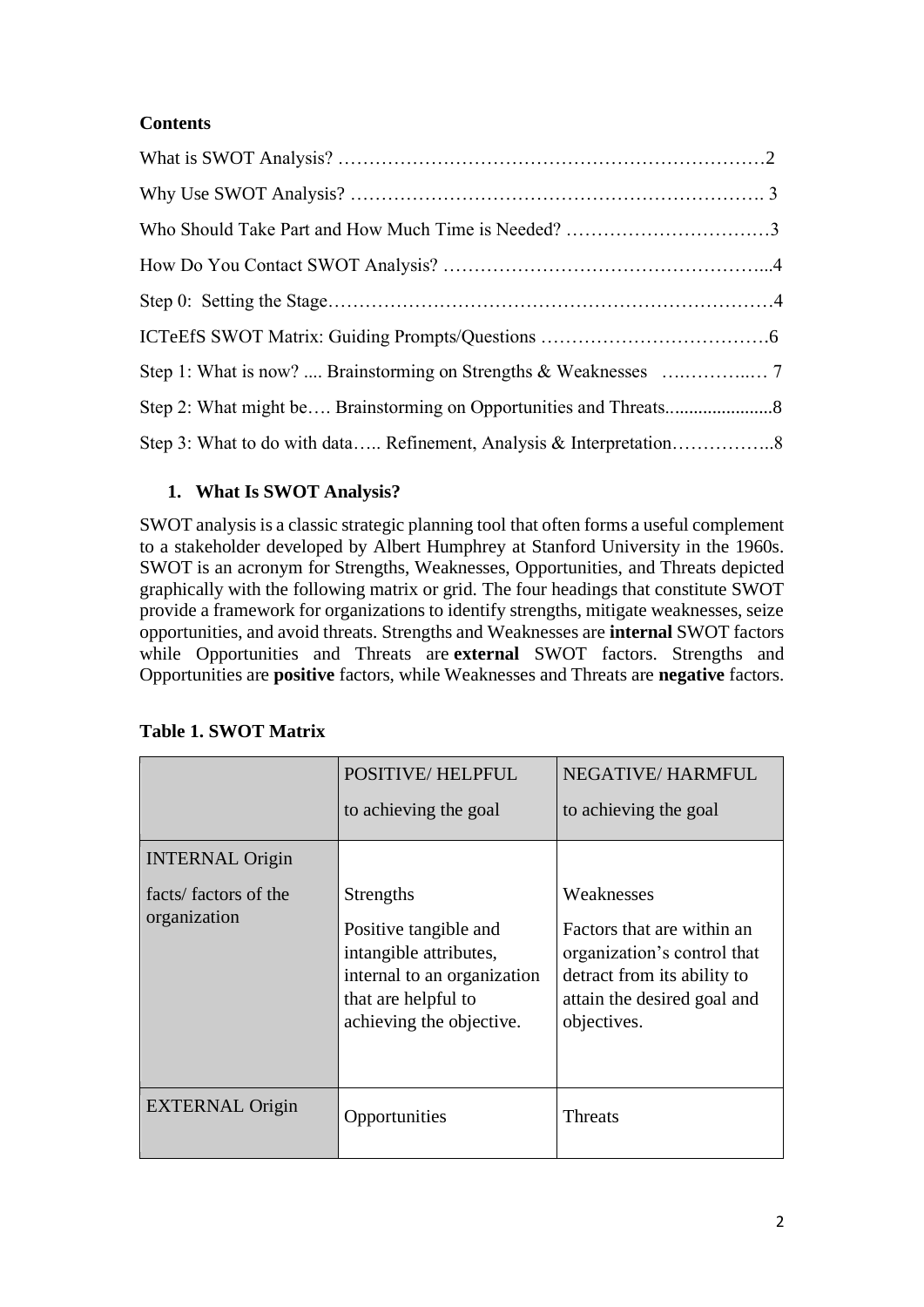| facts/factors of the    | External attractive factors | <b>External factors, beyond our</b> |
|-------------------------|-----------------------------|-------------------------------------|
| environment in which it | that are helpful to         | control, which could place          |
| operates                | achieving the objective.    | goals and objectives at risk.       |
|                         |                             |                                     |

In practice, the analysis component of SWOT comes after the information addressing the four headings is collected. In other words, the analysis refers to the discussion, refinement and interpretation of the SWOT outcomes by applying a brainstorming and critical reflective technique. Although, SWOT looks like a simple model and easy to apply, experiences show that there is need for careful planning to turn it as an effective and meaningful tool.

## **2. Why Use SWOT Analysis?**

A SWOT analysis generates information that is helpful in identifying and assessing needs and capacities to perform certain activities and/or reach defined goals and objectives. It can also help to explore new opportunities and risks, make strategic decisions and prepare action plans. The results and interpretations can be very worthy, if SWOT is planned and implemented by a team represented by stakeholders with common interests to the questions addressed.

#### 3. **Who Should Take Part and How Much Time is Needed?**

As stated previously, the representation of stakeholders makes the results of the SWOT more meaningful. In our case, there is need to include academic instructors, faculty and university administration, student representatives as well as representatives from external stakeholders. Applying a participatory approach representing internal and external stakeholders is more likely to come up with fruitful and meaningful data, while it also signals that community members should be part of the process. In other words, the best SWOT results come when the process is representative, collaborative and inclusive.

Taking time to do a thorough SWOT needs assessment is very critical to reach more fruitful and deep insights in understanding needs and developing workable plans. A SWOT analysis can range depending on the goals and objectives set. Usually, it ranges from a couple of hours to half a day or over the course of a day depending on the type and number of questions and the depth of the analysis and discussion. In any case, the SWOT activity should be seen as a serious workshop guided by the appointment of a facilitator or leader who has good skills in listening and leading discussion as well as one who can keep things moving and on track.

#### **4. How Do I Conduct SWOT Analysis?**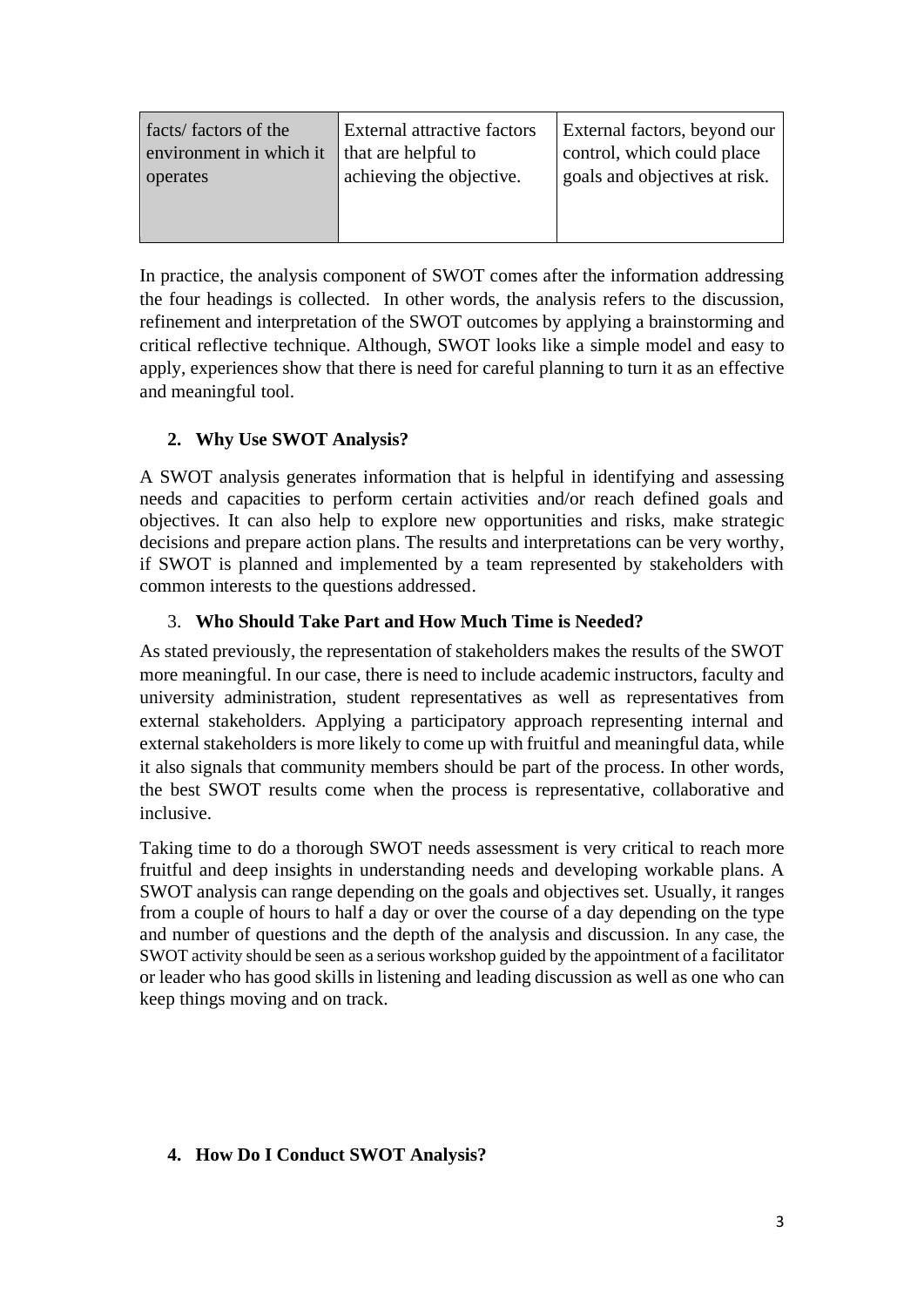#### **Step 0- Setting the stage**

- Decide for the leader or group facilitator who has good listening and coordinating skills.
- Use a flip chart or a large board to record inputs.
- Introduce the SWOT method and its purpose.
- Let all participants introduce themselves.
- Divide participants into smaller groups (e.g. 3-5) and make sure you mix participants to get a range of perspectives.

The ICTeEfS SWOT activity colloquium falls into Work Package 2 dealing with "Situation/SWOT Analysis and Stakeholders Involved". The overriding objective of the SWOT activity is to mapping stakeholders' needs and possible inputs as well as identify barriers and drivers concerning university-community partnerships in the ICTeEfS using a SWOT analysis tool.

The ICTeEfS SWOT activity targets stakeholders from: 1) Faculties of Education at the partners' universities; 2) Primary and Secondary School Districts in different areas covering urban, semi-urban and rural areas; and 3) RCEs in each partner country. The SWOT activity will be carried out by a reference group formed in each of the targeted stakeholders.

The SWOT activity will be under the coordination of each partner university. More specifically, the Faculties of Education in the Partner Universities will be regionally coordinated by Prof. Munirah Ghazali in cooperation with the ICTeEfS institutional coordinator in each Partner University that has Faculties of Education. The SWOT group in each Faculty of Education will consist of the Faculty Dean, the Heads of the Departments/Sectors, staff members representing all academic subjects and student representatives.

The Faculties of Education SWOT Activity must be implemented by  $10<sup>th</sup>$  of February at the latest and the results will be discussed during the kick-off meeting.

| Name of the Institution: | Name of the SWOT            | e-mail |
|--------------------------|-----------------------------|--------|
|                          | facilitator:                |        |
| Name of the SWOT         | Function at the Institution | e-mail |
| participants             |                             |        |
|                          |                             |        |
|                          |                             |        |
|                          |                             |        |
|                          |                             |        |
|                          |                             |        |
|                          |                             |        |
|                          |                             |        |

#### **List all participants in the following table**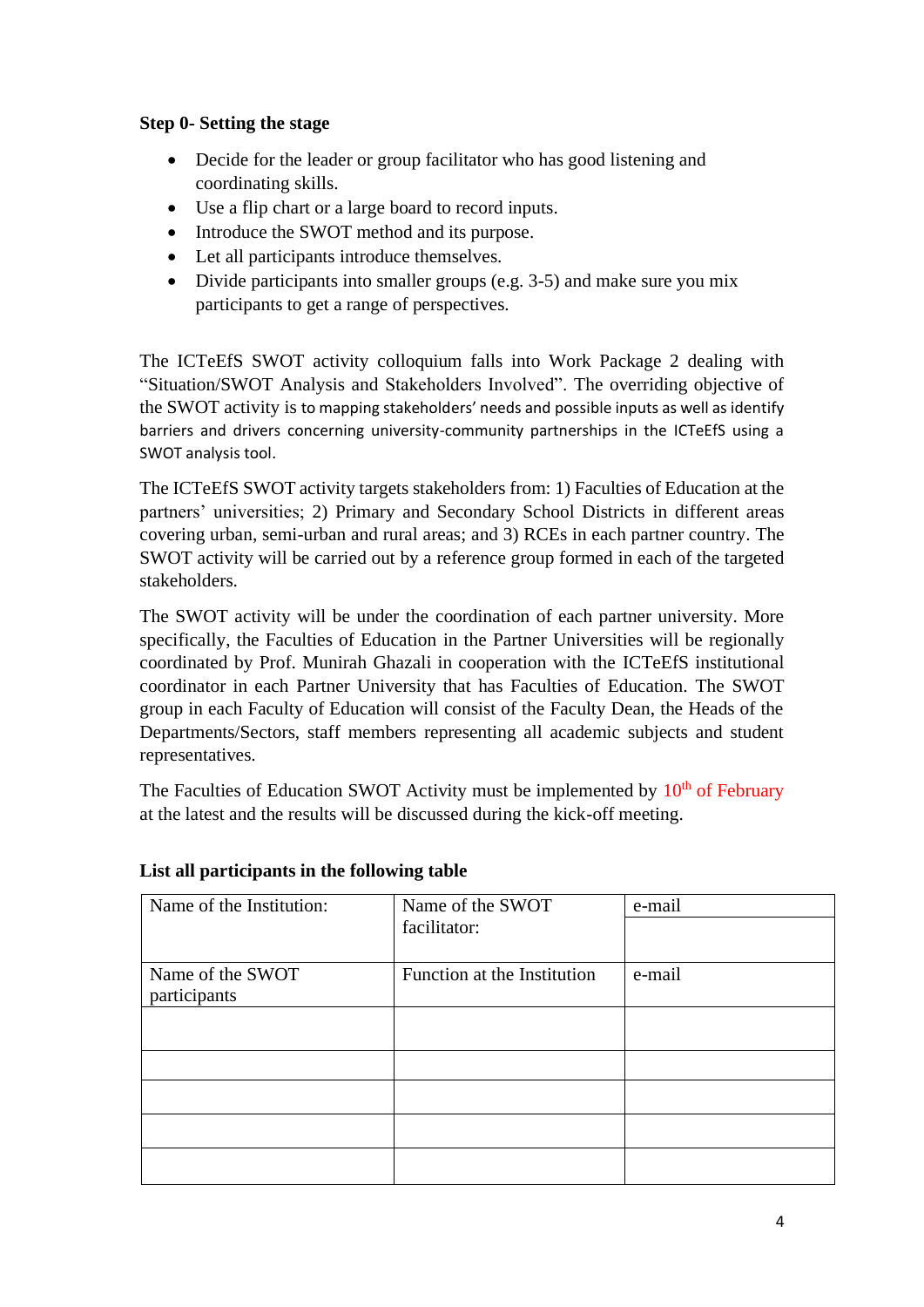# **5. RefTeCp SWOT Matrix: Guiding Prompts/Questions**

|                                      | <b>POSITIVE/HELPFUL</b>                                                                                                                                                                                                                                                                                                                                 | <b>NEGATIVE/HARMFUL</b>                                                                                                                                                                                                                                                                  |
|--------------------------------------|---------------------------------------------------------------------------------------------------------------------------------------------------------------------------------------------------------------------------------------------------------------------------------------------------------------------------------------------------------|------------------------------------------------------------------------------------------------------------------------------------------------------------------------------------------------------------------------------------------------------------------------------------------|
|                                      | to achieving the goal                                                                                                                                                                                                                                                                                                                                   | to achieving the goal                                                                                                                                                                                                                                                                    |
| <b>INTERNAL Origin</b>               | <b>Strengths</b>                                                                                                                                                                                                                                                                                                                                        | <b>Weaknesses</b>                                                                                                                                                                                                                                                                        |
| facts/factors of the<br>organization | 1. As a Faculty of Education, what<br>do we do best in preparing future<br>teachers and in-service teachers to<br>cope with the integration of<br>sustainability issues in teaching and<br>learning supported by ICTs?<br>2. What unique knowledge, talent,<br>or resources do we have to cope<br>with ICT enabled pedagogy for                         | 1. What could we improve in<br>preparing future and current<br>teachers to cope with integration of<br>sustainability issues in teaching<br>and learning supported by ICTs?<br>2. What knowledge, talent, skills<br>and/or resources are we lacking for<br>that purpose?                 |
|                                      | ESD?<br>3. What advantages do we have to<br>respond to ICT enabled pedagogy<br>for ESD in our Faculty?<br>4. What do other people say we do<br>well in relation to this pedagogy?<br>5. What resources do we have<br>available for that?<br>6. What is our greatest achievement<br>in relation to ICT enabled education<br>for sustainability pedagogy? | 3. What disadvantages do we<br>have?<br>4. What do other people say we<br>don't do well in relation to that?<br>5. In what areas do we need more<br>training?<br>6. What are the complaints about<br>the way we are responding to the<br>inyegration of ICT enabled<br>pedagogy for ESD? |
| <b>EXTERNAL Origin</b>               | <b>Opportunities</b>                                                                                                                                                                                                                                                                                                                                    | <b>Threats</b>                                                                                                                                                                                                                                                                           |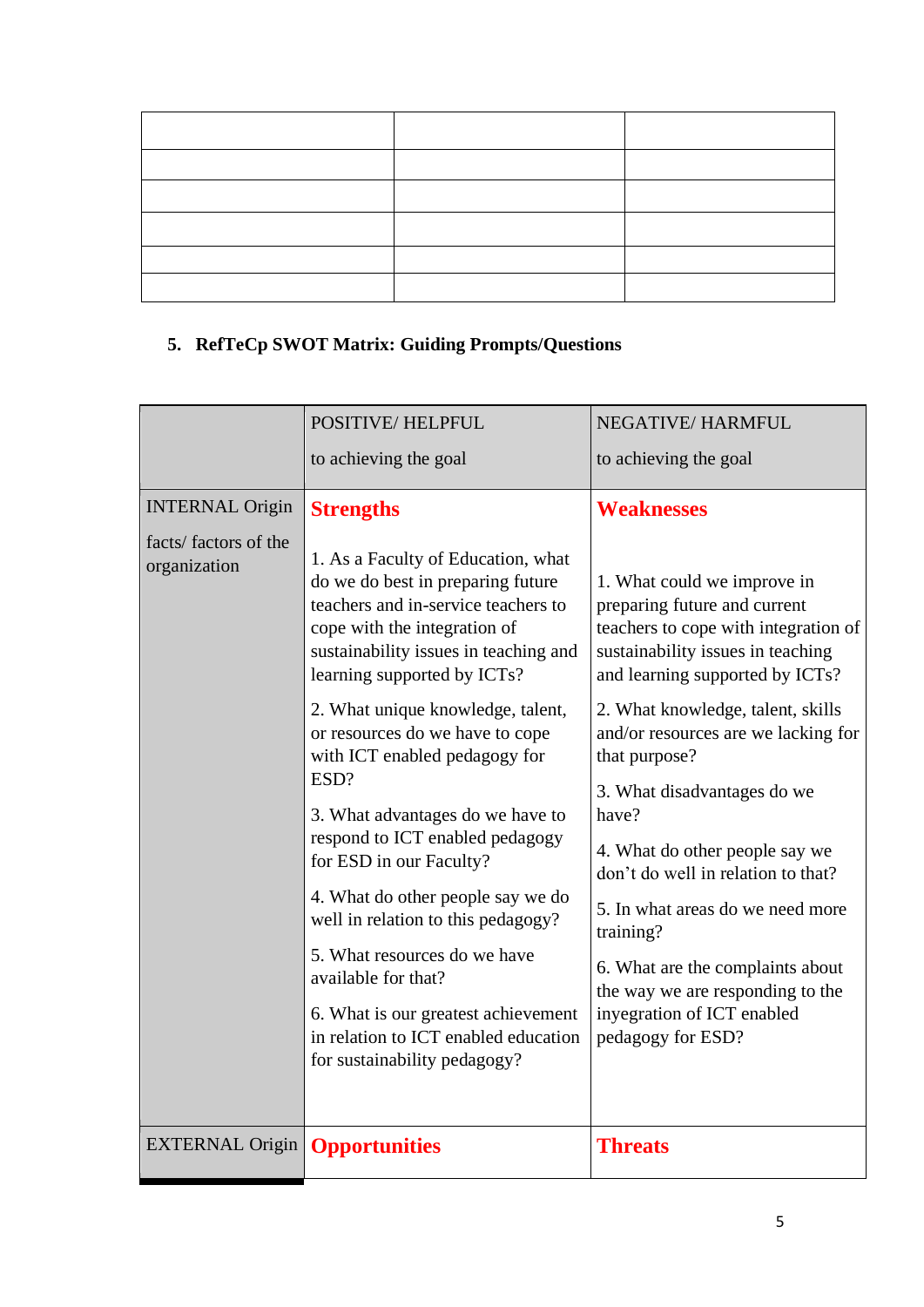| facts/factors of the<br>environment in<br>which it operates | 1. How can we turn our strengths<br>into opportunities?<br>2. How can we turn our weaknesses<br>into opportunities?<br>3. Is there a need in our Faculty that<br>no one is meeting?<br>4. What could we do today that isn't<br>being done?<br>5. How is ICT enabled ESD<br>pedagogy changing? How can we<br>take advantage of those changes?<br>6. How can be supported? | 1. What obstacles do we face?<br>2. Could any of our weaknesses<br>prevent our school from meeting<br>our goals?<br>3. Who and/or what might cause us<br>problems in the future? How?<br>4. Are there any standards, policies<br>changing that might negatively<br>impact our efforts? |
|-------------------------------------------------------------|--------------------------------------------------------------------------------------------------------------------------------------------------------------------------------------------------------------------------------------------------------------------------------------------------------------------------------------------------------------------------|----------------------------------------------------------------------------------------------------------------------------------------------------------------------------------------------------------------------------------------------------------------------------------------|
|-------------------------------------------------------------|--------------------------------------------------------------------------------------------------------------------------------------------------------------------------------------------------------------------------------------------------------------------------------------------------------------------------------------------------------------------------|----------------------------------------------------------------------------------------------------------------------------------------------------------------------------------------------------------------------------------------------------------------------------------------|

#### **Step 1: What is the Situation Now… Brainstorming on Strengths and Weaknesses**

At this step, the SWOT team will start brainstorming on each question listed in the above Table and fill out their own strengths and weakness in the following SWOT chart. The SWOT facilitator should encourage groups to collect as many as possible answers to the questions without doing any analysis of the answers at this strep. Participants should be frank with themselves when considering strengths and weaknesses. List all strengths that exist now. Then in turn, list all weaknesses that exist now. Be realistic but avoid modesty! During your brainstorming session, the facilitator asks each person to supply one bullet point for the category they are working on. Make sure one person is responsible for writing down all of the strengths mentioned.

It is a usual habit that everyone tries to exaggerate strengths and minimize weaknesses. So, asking people to report about weaknesses might not be at comfort. However, it's vital information and as such there is need to truthfully mapping the weaknesses within each entity for this SWOT analysis to be effective and meaningful. As pointed earlier, in the context of a SWOT analysis, weaknesses are internal factors that take need to be corrected. Accordingly, in the SWOT brainstorming session, participants should be motivated to think of weaknesses that relate to the subject under investigation. You'll put this information on your four-box SWOT template.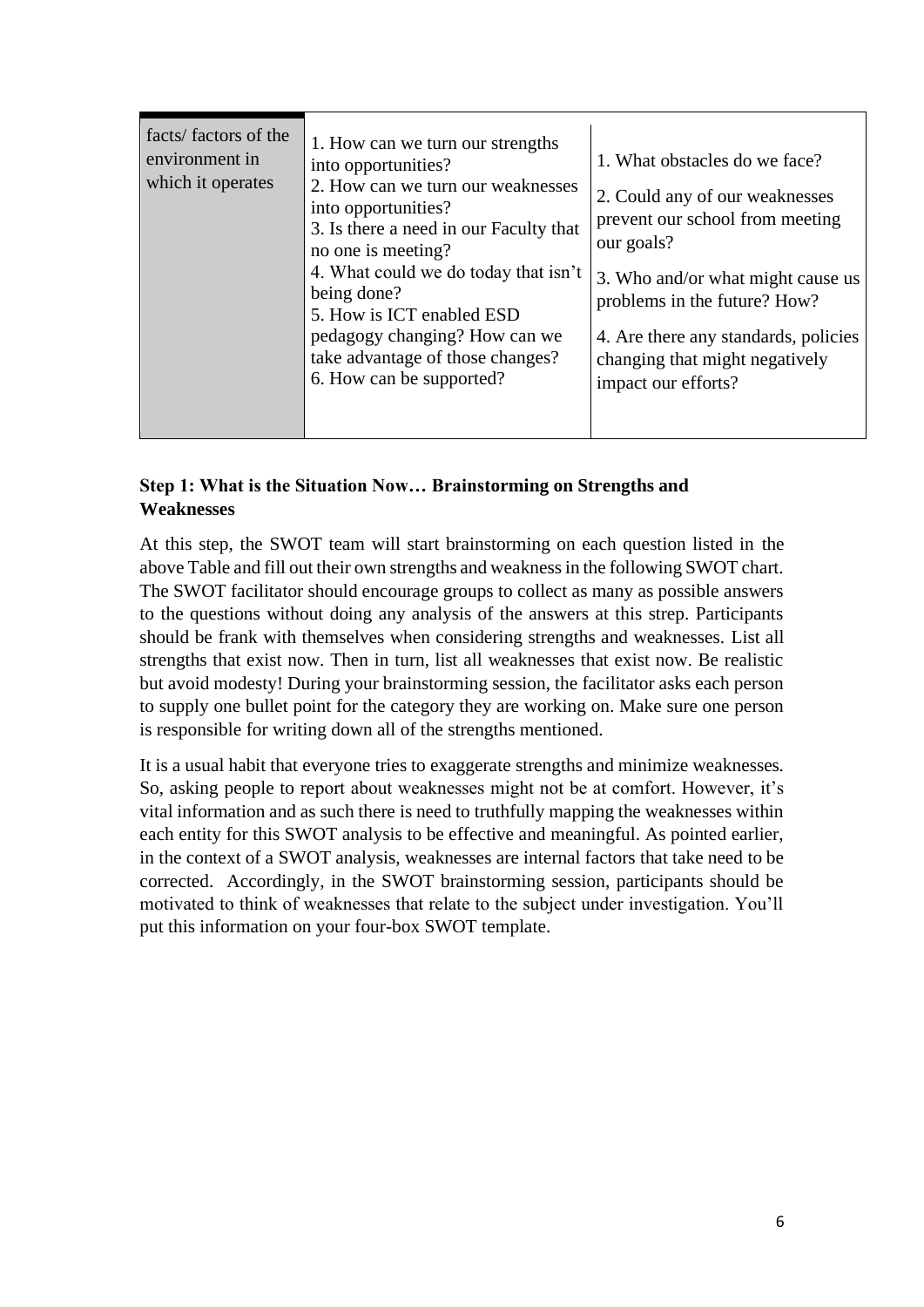#### **Table 2: List of Strengths and Weaknesses**

|                                                                | POSITIVE/HELPFUL<br>to achieving the goal | NEGATIVE/HARMFUL<br>to achieving the goal |
|----------------------------------------------------------------|-------------------------------------------|-------------------------------------------|
| <b>INTERNAL Origin</b><br>facts/factors of the<br>organization | <b>Strengths</b>                          | <b>Weaknesses</b>                         |
|                                                                |                                           |                                           |
|                                                                |                                           |                                           |

#### **Step 2: What might be… Brainstorming on Opportunities and Threats**

At this step, following-up the same process as before, brainstorm and list all opportunities that exist in the future. Opportunities are potential future strengths. Then in turn, list all threats that exist in the future. Threats are potential future weaknesses. By knowing your threats, you might be able to find a suitable strategy to minimize them, or at least, come up with a plan on how to handle them in an effective. As in the case of weaknesses, developing a list of threats can be difficult, although for different reasons. Such as the difficulty in coming up with possible threats in mind and due to the fact that threats are coming from external factors.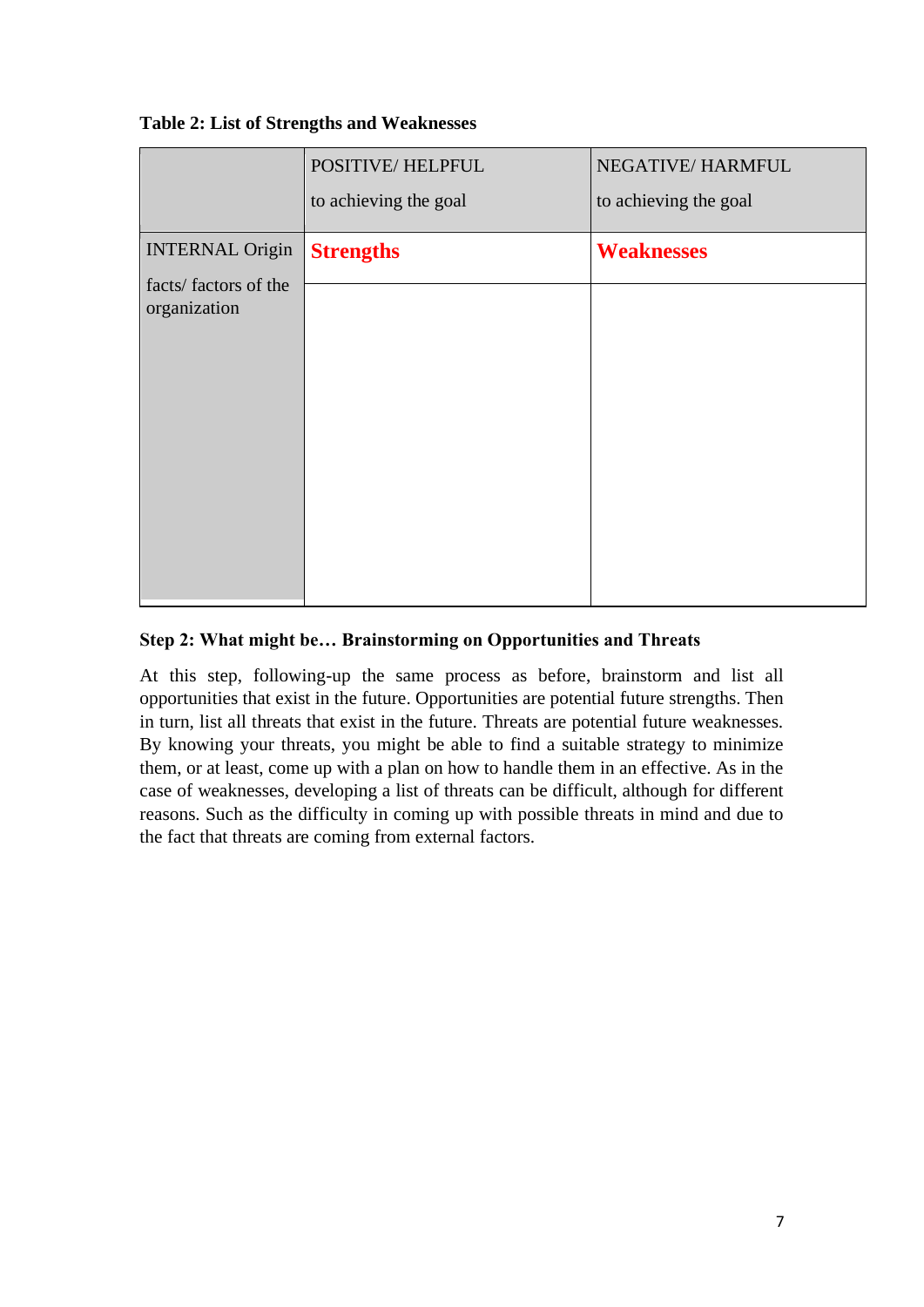#### **Table 3: List of Strengths and Weaknesses**

|                                                                                                       | POSITIVE/HELPFUL<br>to achieving the goal | NEGATIVE/HARMFUL<br>to achieving the goal |
|-------------------------------------------------------------------------------------------------------|-------------------------------------------|-------------------------------------------|
| <b>EXTERNAL Origin   Opportunities</b><br>facts/factors of the<br>environment in<br>which it operates |                                           | <b>Threats</b>                            |

#### **Step 3: What to Do with the Data…. Refinement, Analysis and Interpretation**

A brainstorming activity always culminates with lots of ideas, which need further treatment. Reaching also some consensus about the most meaningful items in each SWOT category is very critical.

There is need first to proceed in the refinement or polishing of the brainstormed answers in each part of the SWOT chart. In others words, through careful consideration, the brainstormed lists will be refined and eventually narrowed down to. It is often useful to rate or rank the most important refined strengths and weaknesses (perhaps with symbols: ++, + and 0). It is also important to be specific, keep your SWOT short and avoid complexity, gray areas or duplications. Thus, it is necessary to do the refinement before you do the analysis.

When creating the analysis, the SWOT group should proceed in pooling their individual and shared knowledge and experience in a relaxed, friendly and constructive environment and start interpreting the refined results in relation to the objectives of the SWOT activity.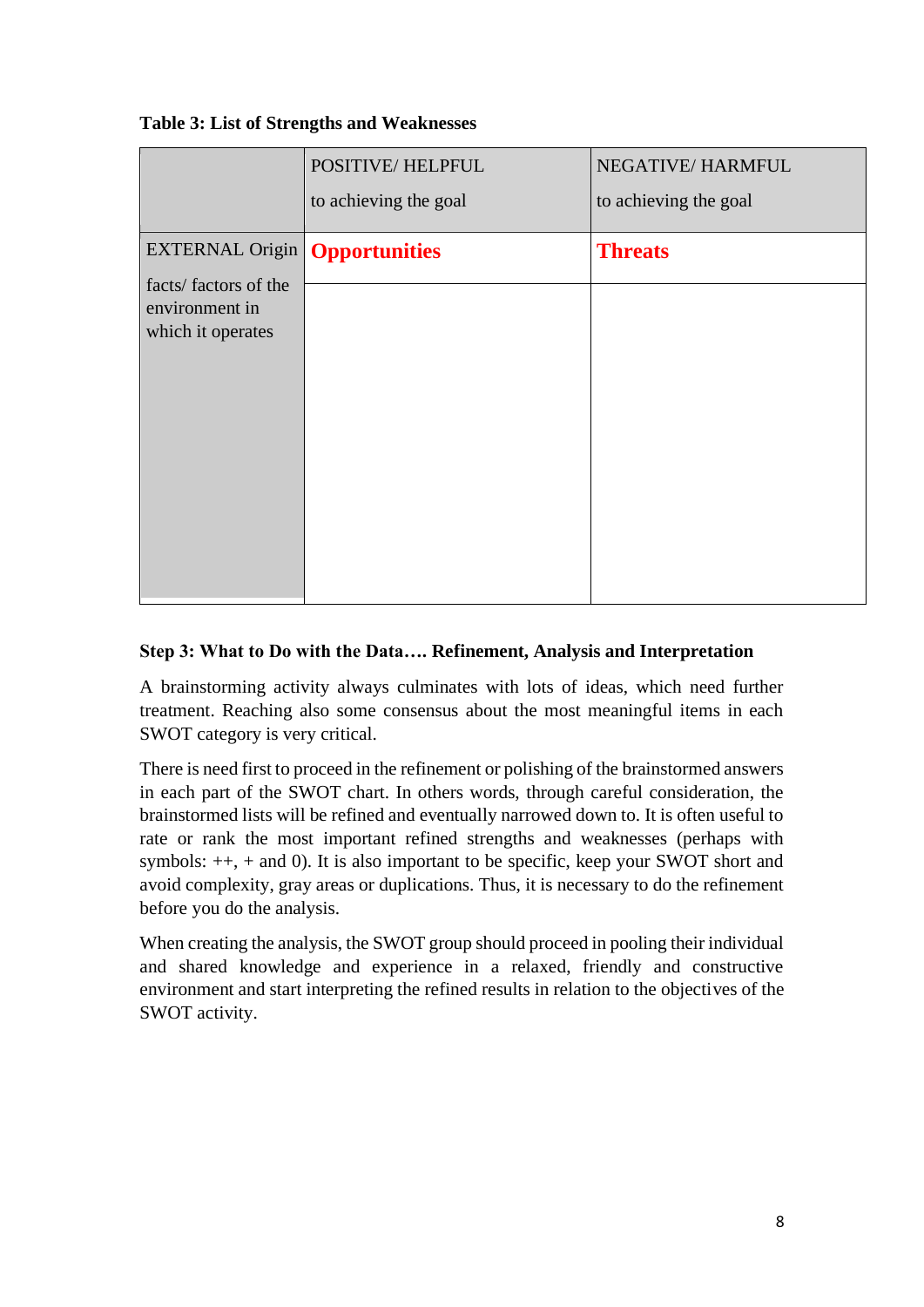## **Table 4: Refinement of the SWOT results**

|                                         | POSITIVE/HELPFUL<br>to achieving the goal | NEGATIVE/HARMFUL<br>to achieving the goal |
|-----------------------------------------|-------------------------------------------|-------------------------------------------|
|                                         |                                           |                                           |
| <b>INTERNAL Origin</b>                  | <b>Strengths</b>                          | <b>Weaknesses</b>                         |
| facts/factors of the<br>organization    |                                           |                                           |
|                                         |                                           |                                           |
| <b>EXTERNAL Origin</b>                  | <b>Opportunities</b>                      | <b>Threats</b>                            |
| facts/ factors of the<br>environment in |                                           |                                           |
| which it operates                       |                                           |                                           |
|                                         |                                           |                                           |
|                                         |                                           |                                           |
|                                         |                                           |                                           |
|                                         |                                           |                                           |
|                                         |                                           |                                           |
|                                         |                                           |                                           |